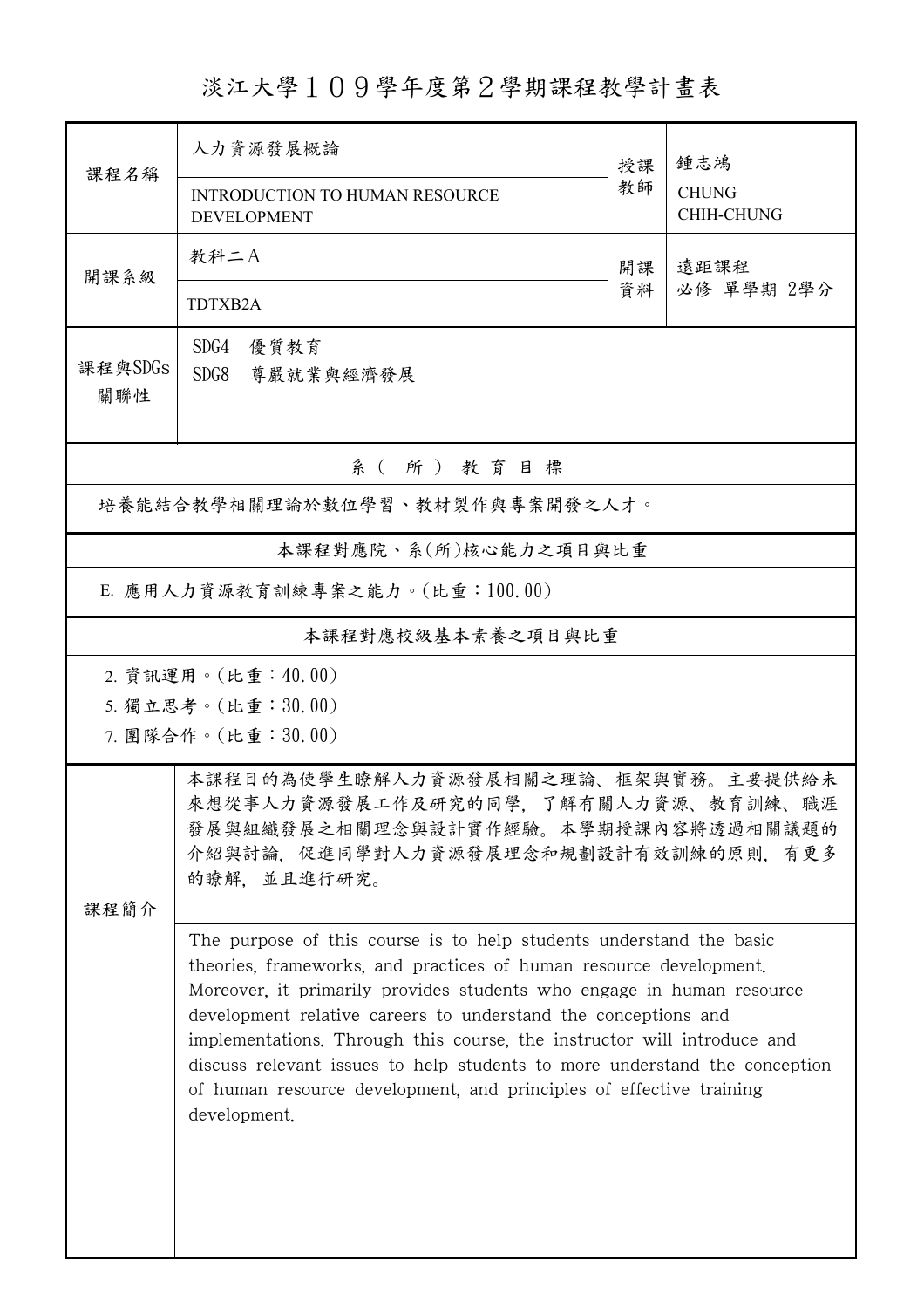## 本課程教學目標與認知、情意、技能目標之對應

將課程教學目標分別對應「認知(Cognitive)」、「情意(Affective)」與「技能(Psychomotor)」 的各目標類型。

一、認知(Cognitive):著重在該科目的事實、概念、程序、後設認知等各類知識之學習。

二、情意(Affective):著重在該科目的興趣、倫理、態度、信念、價值觀等之學習。

三、技能(Psychomotor):著重在該科目的肢體動作或技術操作之學習。

| 序<br>號         | 教學目標(中文)                                   |                     |            | 教學目標(英文)                                                                                                                                         |                                       |  |
|----------------|--------------------------------------------|---------------------|------------|--------------------------------------------------------------------------------------------------------------------------------------------------|---------------------------------------|--|
| $\mathbf{1}$   | 了解人力資源發展的基本慨念與理<br>論                       |                     |            | Understand the basic conceptions and theories of<br>human resource development                                                                   |                                       |  |
| $\overline{2}$ | 識別、分析、評估和選擇合適的表<br>現改善方法來解決組織表現問題          |                     |            | Identify, analyze, evaluate, and select an appropriate<br>performance improvement approaches to resolve an<br>organizational performance problem |                                       |  |
| 3              | 能瞭解及說明動機、衝突及溝通於<br>組織之重要性                  |                     |            | Recognize and articulate the importance of<br>motivation, conflict, and negotiation in the<br>organization                                       |                                       |  |
|                | 4 加強學生從事人力資源開發領域之<br>研究. 並撰寫一個綜合性文獻回<br>顧。 |                     |            | Enable students to pursue research in HRD field<br>that<br>will result in the creation of an integrative literature<br>review                    |                                       |  |
|                | 5 决定及評估組織能力來適應新的學<br>習和改變                  |                     |            | Determine and evaluate the organization's ability to<br>incorporate new learning and/or change                                                   |                                       |  |
|                |                                            |                     |            | 教學目標之目標類型、核心能力、基本素養教學方法與評量方式                                                                                                                     |                                       |  |
| 序號             | 目標類型                                       | 院、系(所)<br>核心能力      | 校級<br>基本素養 | 教學方法                                                                                                                                             | 評量方式                                  |  |
| 1              | 認知                                         | E                   | 257        | 講述、討論、發表、模擬                                                                                                                                      | 作業、討論(含課<br>堂、線上)、報告(含口<br>頭、書面)、活動參與 |  |
| 2              | 認知                                         | E                   | 257        | 講述、討論、發表、模擬                                                                                                                                      | 測驗、作業、討論(含<br>課堂、線上)、報告(含<br>口頭、書面)   |  |
| 3              | 認知                                         | E                   | 257        | 講述、討論、發表、模擬                                                                                                                                      | 作業、討論(含課<br>堂、線上)、報告(含口<br>頭、書面)      |  |
| 4              | 認知                                         | E                   | 257        | 講述、討論、體驗                                                                                                                                         | 作業、討論(含課<br>堂、線上)、報告(含口<br>頭、書面)      |  |
| 5              | 認知                                         | E                   | 257        | 講述、發表、模擬                                                                                                                                         | 測驗、作業、討論(含<br>課堂、線上)、報告(含<br>口頭、書面)   |  |
|                | 授課進度表                                      |                     |            |                                                                                                                                                  |                                       |  |
| 週次             | 日期起訖                                       |                     |            | 內 容 (Subject/Topics)                                                                                                                             | 備<br>註<br>(請註明為同步、非同步課程)              |  |
|                | $110/02/22$ ~<br>110/02/28                 | Course Introduction |            |                                                                                                                                                  |                                       |  |
|                | $110/03/01$ ~<br>110/03/07                 | Foundation of HRD   |            |                                                                                                                                                  |                                       |  |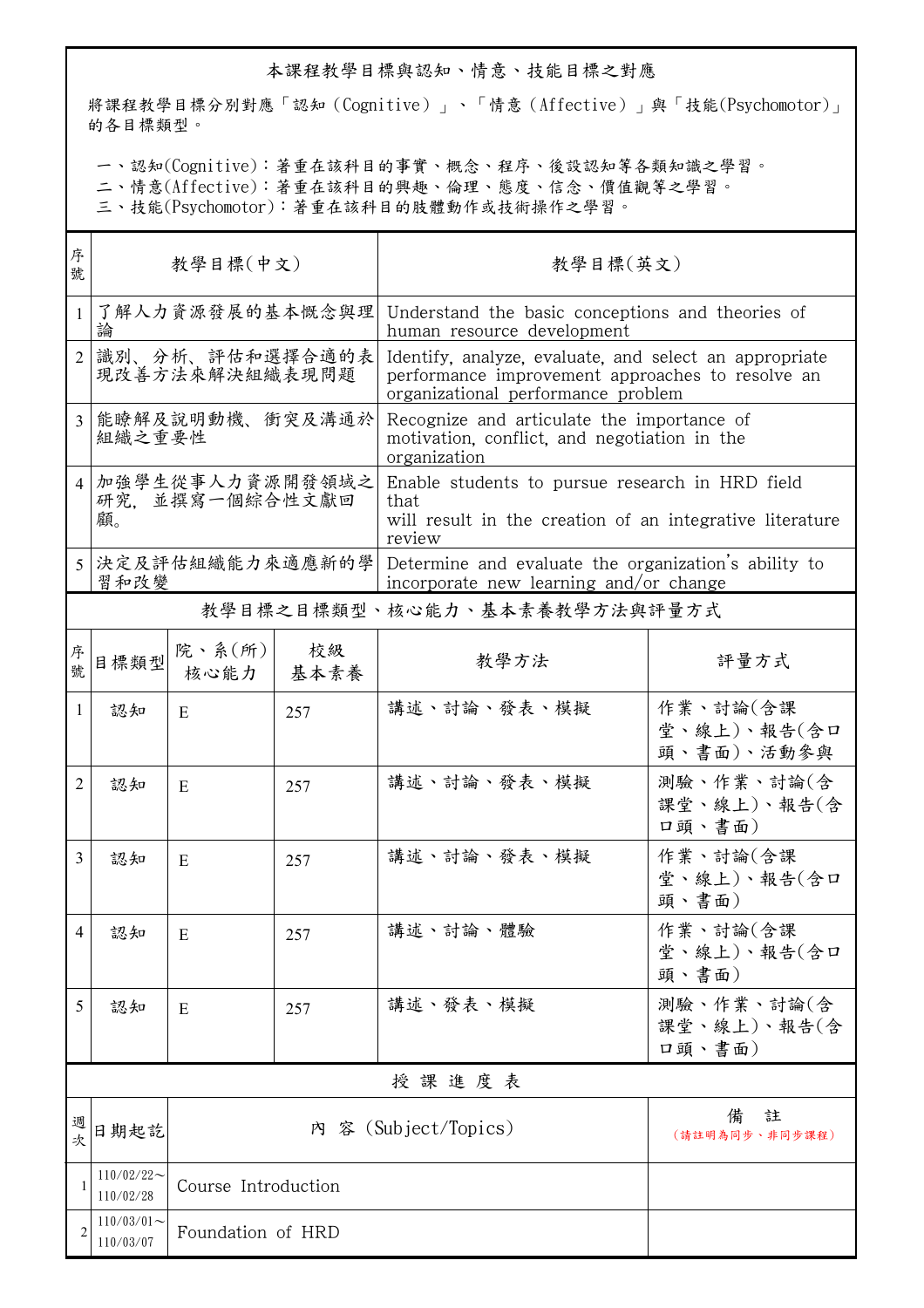| 3          | $110/03/08$ ~<br>110/03/14 | Learning theories                                                                                                                                                                                                                          |  |  |  |
|------------|----------------------------|--------------------------------------------------------------------------------------------------------------------------------------------------------------------------------------------------------------------------------------------|--|--|--|
| 4          | $110/03/15$ ~<br>110/03/21 | Creativity and Career for HRD                                                                                                                                                                                                              |  |  |  |
| 5          | $110/03/22$ ~<br>110/03/28 | Training and development                                                                                                                                                                                                                   |  |  |  |
| 6          | $110/03/29$ ~<br>110/04/04 | Need analysis                                                                                                                                                                                                                              |  |  |  |
| 7          | $110/04/05$ ~<br>110/04/11 | Technology for HRD                                                                                                                                                                                                                         |  |  |  |
| 8          | $110/04/12$ ~<br>110/04/18 | Evaluation                                                                                                                                                                                                                                 |  |  |  |
| 9          | $110/04/19$ ~<br>110/04/25 | Communication                                                                                                                                                                                                                              |  |  |  |
| 10         | $110/04/26$ ~<br>110/05/02 | 期中考試週                                                                                                                                                                                                                                      |  |  |  |
| 11         | $110/05/03$ ~<br>110/05/09 | Leadership development                                                                                                                                                                                                                     |  |  |  |
| 12         | $110/05/10$ ~<br>110/05/16 | International HRD                                                                                                                                                                                                                          |  |  |  |
| 13         | $110/05/17$ ~<br>110/05/23 | Virtual human resource development                                                                                                                                                                                                         |  |  |  |
| 14         | $110/05/24$ ~<br>110/05/30 | Gamification                                                                                                                                                                                                                               |  |  |  |
| 15         | $110/05/31$ ~<br>110/06/06 | Big data in HRD                                                                                                                                                                                                                            |  |  |  |
| 16         | $110/06/07$ ~<br>110/06/13 | Trends of HRD                                                                                                                                                                                                                              |  |  |  |
| 17         | $110/06/14$ ~<br>110/06/20 | 分組期末報告                                                                                                                                                                                                                                     |  |  |  |
| 18         | $110/06/21$ ~<br>110/06/27 | 期末考試週                                                                                                                                                                                                                                      |  |  |  |
|            | 修課應<br>注意事項                |                                                                                                                                                                                                                                            |  |  |  |
|            | 教學設備                       | 電腦、投影機                                                                                                                                                                                                                                     |  |  |  |
| 教科書與<br>教材 |                            | (2012)。 人力資源發展。雙葉書廊<br>高文彬                                                                                                                                                                                                                 |  |  |  |
| 參考文獻       |                            | McGuire, D. (2014). Human resource development. London: SAGE Publications<br>Ltd.<br>American Psychological Association (2009). Publication manual of the<br>american psychological association (6th). American Psychological Association. |  |  |  |
|            |                            |                                                                                                                                                                                                                                            |  |  |  |